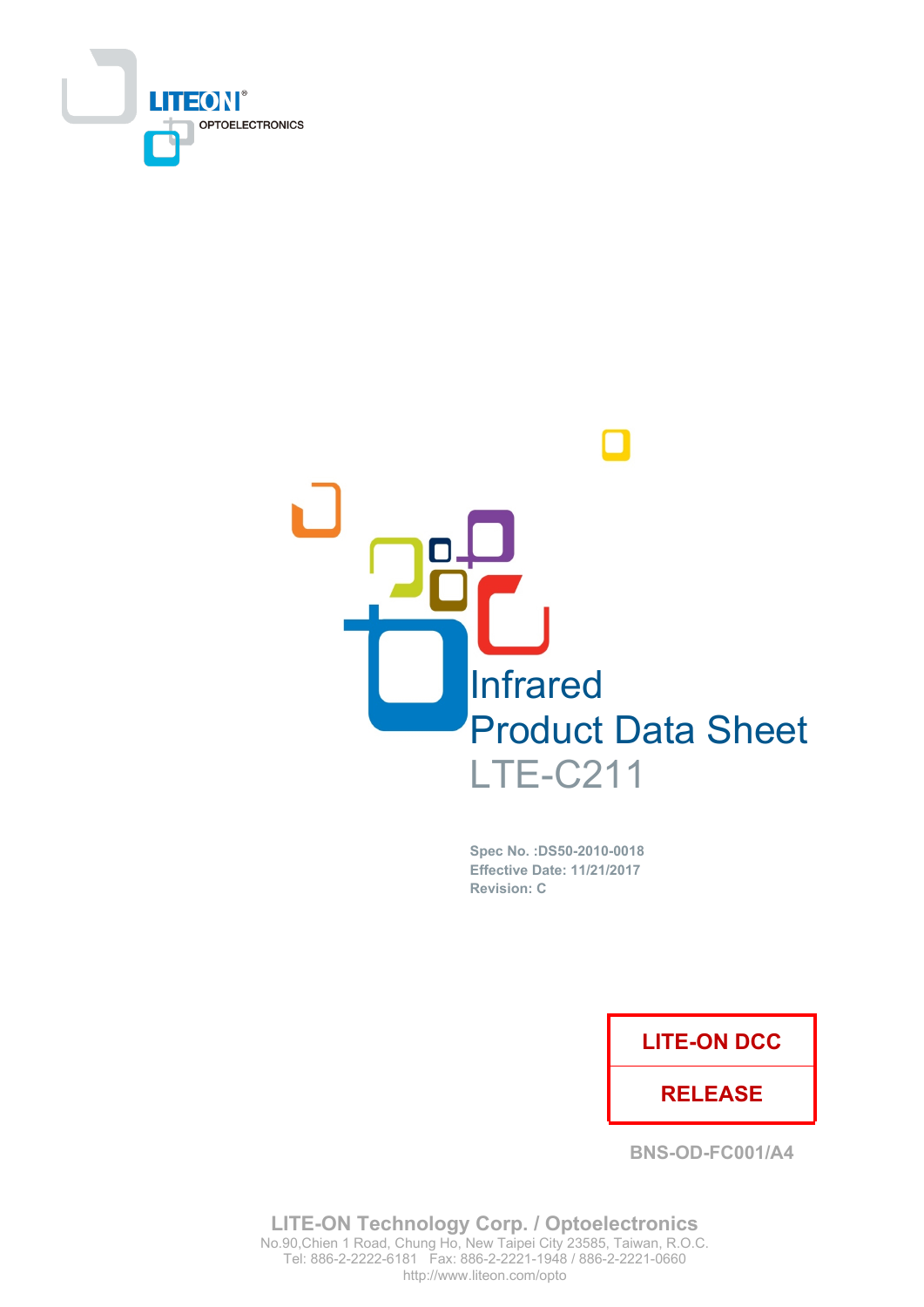

**Infrared Emitter LTE-C211** 

### 1. Description

Lite-On offers a broad range of discrete infrared components for application such as remote control, IR wireless data transmission, security alarm & etc. Customers need infrared solutions featuring high power, high speed and wide viewing angels. The product line includes GaAs 940nm IREDs, AIGaAs high speed 850nm IREDs, PIN Photodiodes and Phototransistors. Photodiodes and Phototransistors can be provided with a filter that reduces digital light noise in the sensor function, which enables a high signal-to-noise ratio.

#### 1.1. Features

- Meet RoHS, Green Product.  $\blacksquare$
- Package In 12 mm Carrier Tape On 7" Diameter  $\blacksquare$ Reels.
- Compatible with Automatic Placement Equipment.  $\blacksquare$
- Compatible with Infrared Reflow Solder Process.  $\blacksquare$
- EIA STD package.  $\blacksquare$
- Peak wavelength  $\lambda$ p=940nm  $\blacksquare$
- Top View With Water Clear Lens.  $\blacksquare$

#### **1.2. Applications**

- Infrared emitter
- **PCB Mounted Infrared Sensor**

### **2. Outline Dimensions**



#### **Notes:**

- 1. All dimensions are in millimeters (inches).
- 2. Tolerance is ±0.1mm (.004") unless otherwise noted.
- 3. Specifications are subject to change without notice.

Part No.: LTE-C211 **BNS-OD-FC 002/A4**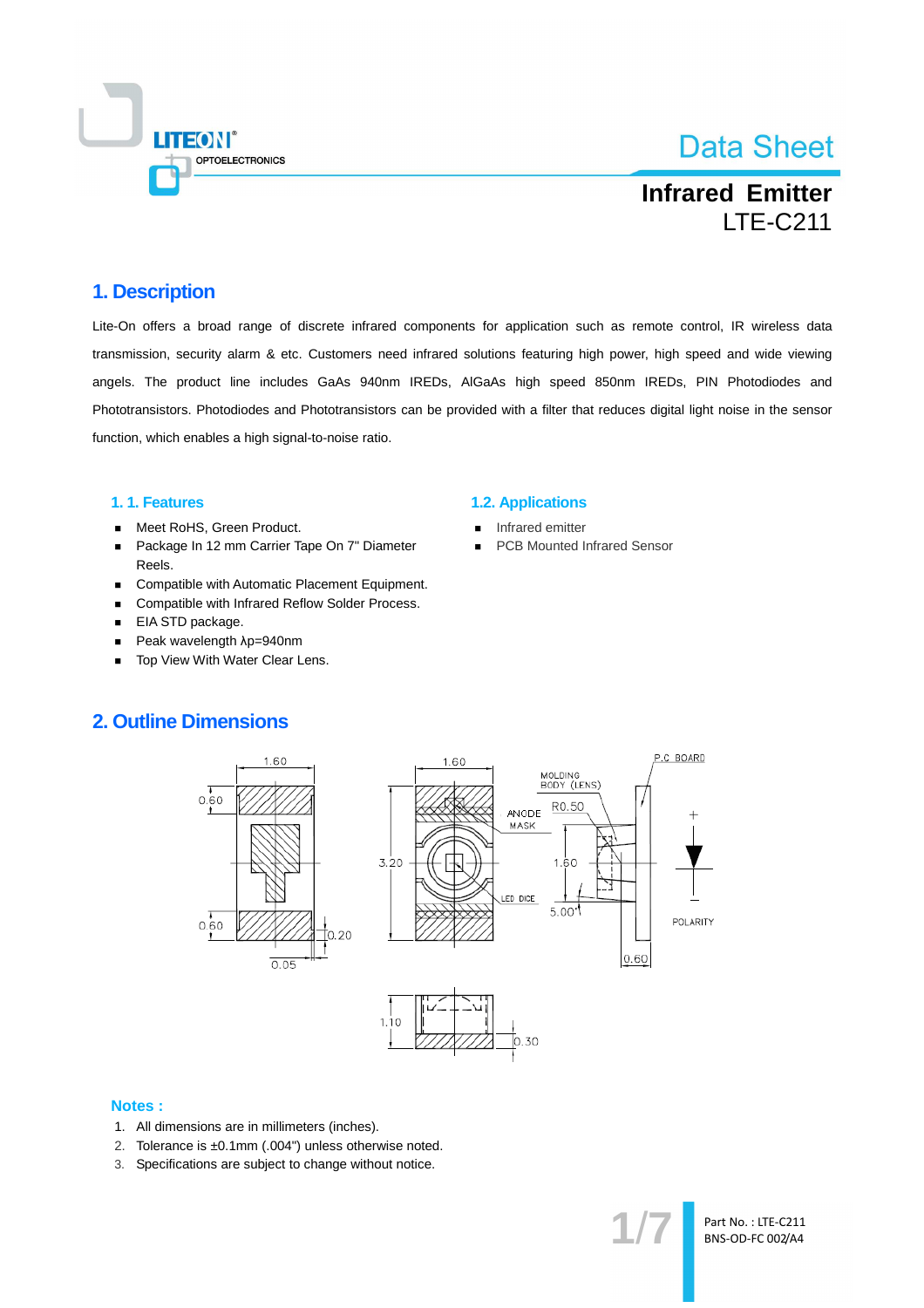

**Infrared Emitter LTE-C211** 

## 3. Absolute Maximum Ratings at TA=25°C

| <b>Parameter</b>                          | <b>Maximum Rating</b>    | <b>Unit</b> |  |
|-------------------------------------------|--------------------------|-------------|--|
| <b>Power Dissipation</b>                  | 75                       | mW          |  |
| Peak Forward Current (300pps, 10us pulse) | 800                      | mA          |  |
| <b>DC Forward Current</b>                 | 60                       | mA          |  |
| Reverse Voltage                           | 5                        | V           |  |
| <b>Operating Temperature Range</b>        | $-40C$ to + 85°C         |             |  |
| Storage Temperature Range                 | -55°C to + 100°C         |             |  |
| Infrared Soldering Condition              | 260℃ for 10 Seconds Max. |             |  |

**Suggestion IR Reflow Profile For Pb Free Process:** 



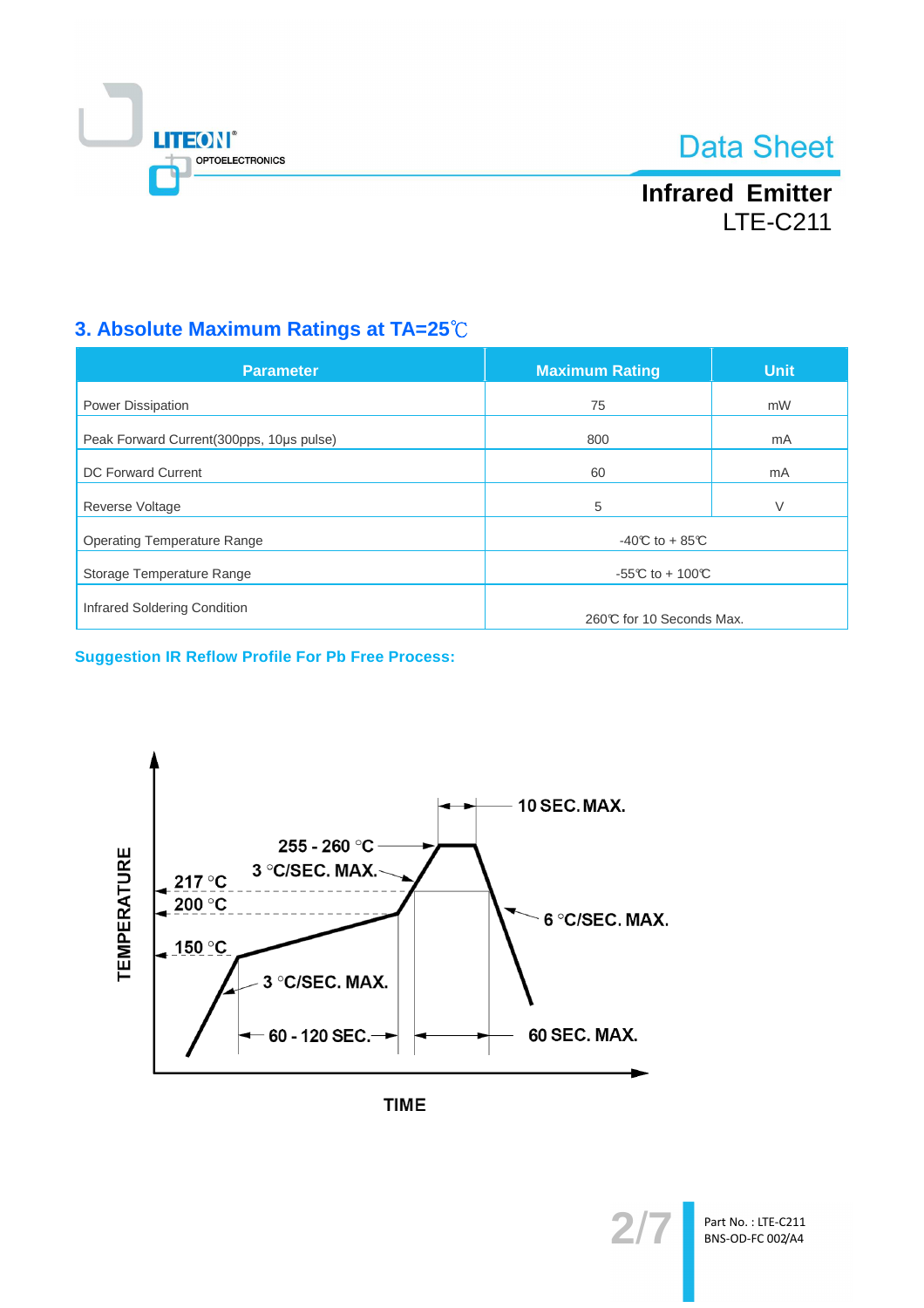



## **Infrared Emitter LTE-C211**

## 4. Electrical / Optical Characteristics at TA=25°C

| <b>Parameter</b>         | <b>Symbol</b>   | Min.                     | Typ.           | Max.                     | <b>Unit</b> | <b>Test Condition</b> |
|--------------------------|-----------------|--------------------------|----------------|--------------------------|-------------|-----------------------|
| Radiant Intensity        | ΙE              | 1.80                     | 2.50           | $\overline{\phantom{0}}$ | mW/sr       | $I_F = 20mA$          |
| Peak Emission Wavelength | $\Lambda$ Peak  |                          | 940            | $\overline{\phantom{0}}$ | nm          | $I_F = 20mA$          |
| Spectral Line Half-Width | Δλ              | $\overline{\phantom{0}}$ | 50             | $\overline{\phantom{0}}$ | nm          | $I_F = 20mA$          |
| <b>Forward Voltage</b>   | VF              |                          | 1.2            | 1.60                     | V           | $I_F = 20mA$          |
| <b>Reverse Current</b>   | <sup>I</sup> R  |                          | $\blacksquare$ | 10                       | μA          | $V_R = 5V$            |
| Viewing Angle            | $2\theta_{1/2}$ |                          | 140            |                          | deg         |                       |

Note:

1.  $\theta_{1/2}$  is the off-axis angle at which the luminous intensity is half the axial luminous intensity.

2. The dominant wavelength, Ad is derived from the CIE chromaticity diagram and represents the single wavelength which defines the color of the device.

3. Test tolerance of  $I\in$  is  $\pm 15\%$ .

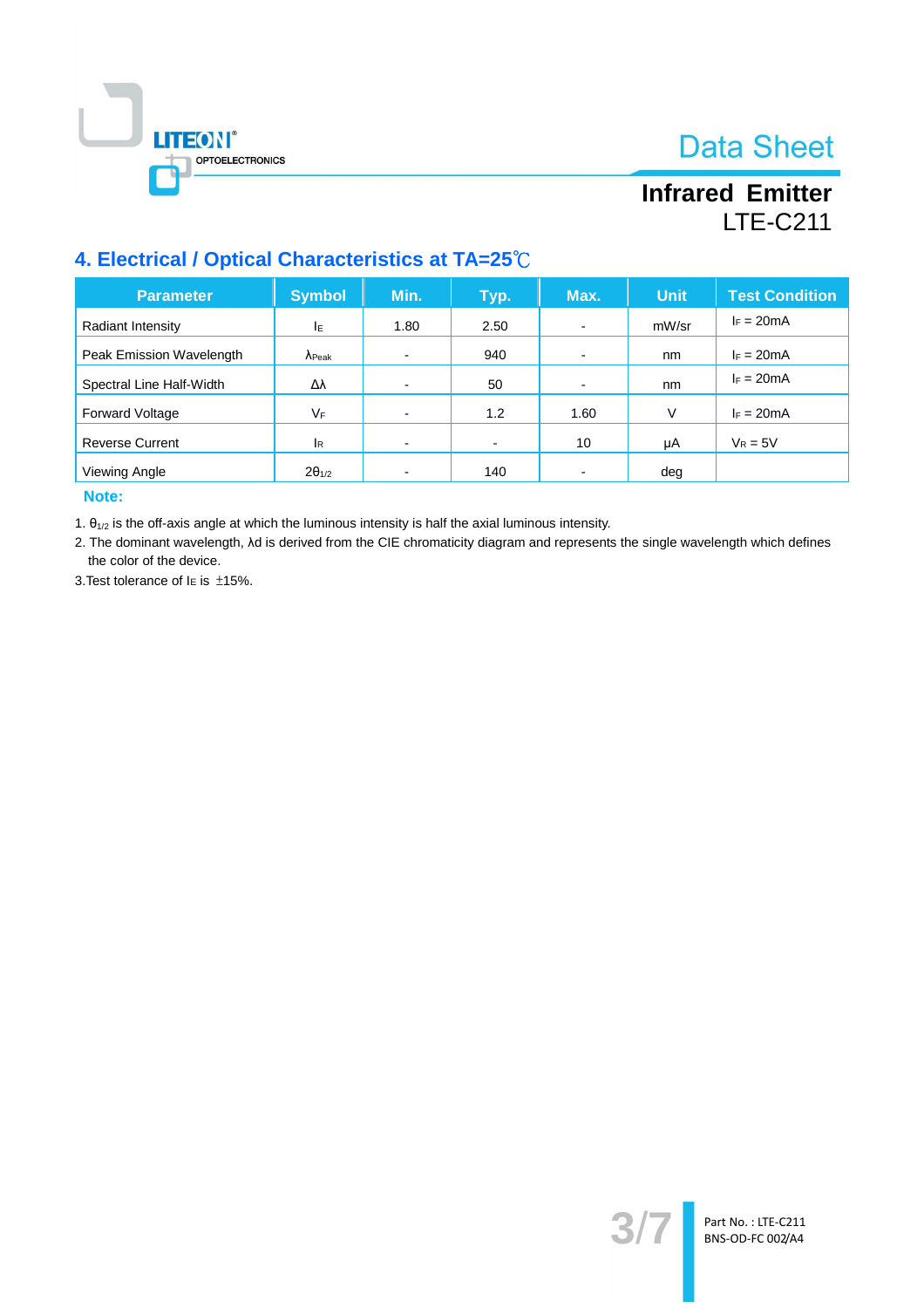



**Infrared Emitter LTE-C211** 

### **6. Typical Electrical / Optical Characteristics Curves**



(25°C Ambient Temperature Unless Otherwise Noted)





FIG.6 RADIATION DIAGRAM

Part No.: LTE-C211 **BNS-OD-FC 002/A4**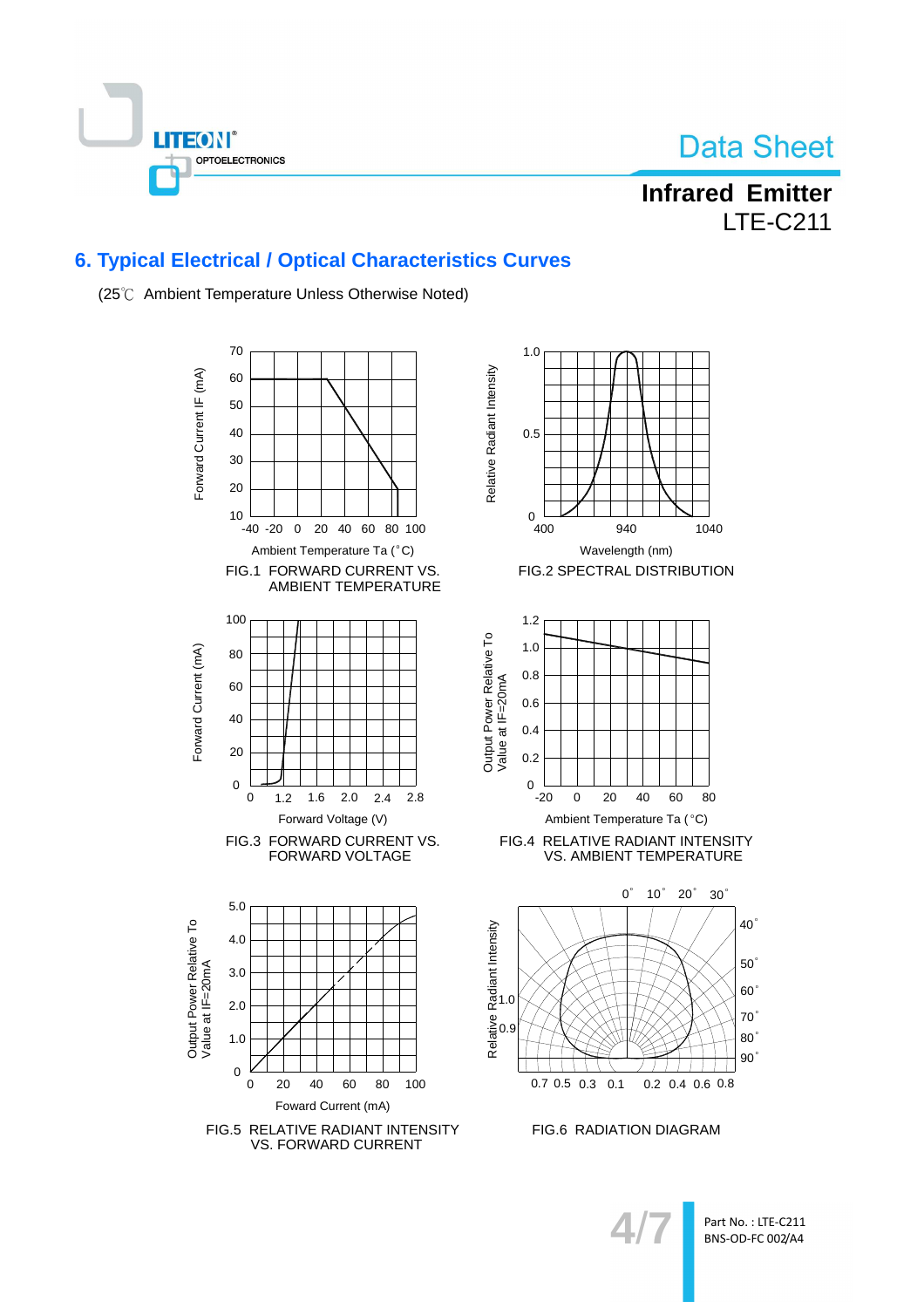

**Infrared Emitter LTE-C211** 

## **7. Suggest Soldering Pad Dimensions**



Note: It is recommended that the metal stencil used for solder paste printing has a thickness of 0.1mm (4mils) or 0.12mm (5mils).

### 8. Package Dimensions Of Tape And Reel



User Feed Direction

Note: All dimensions are in millimeters (inches).

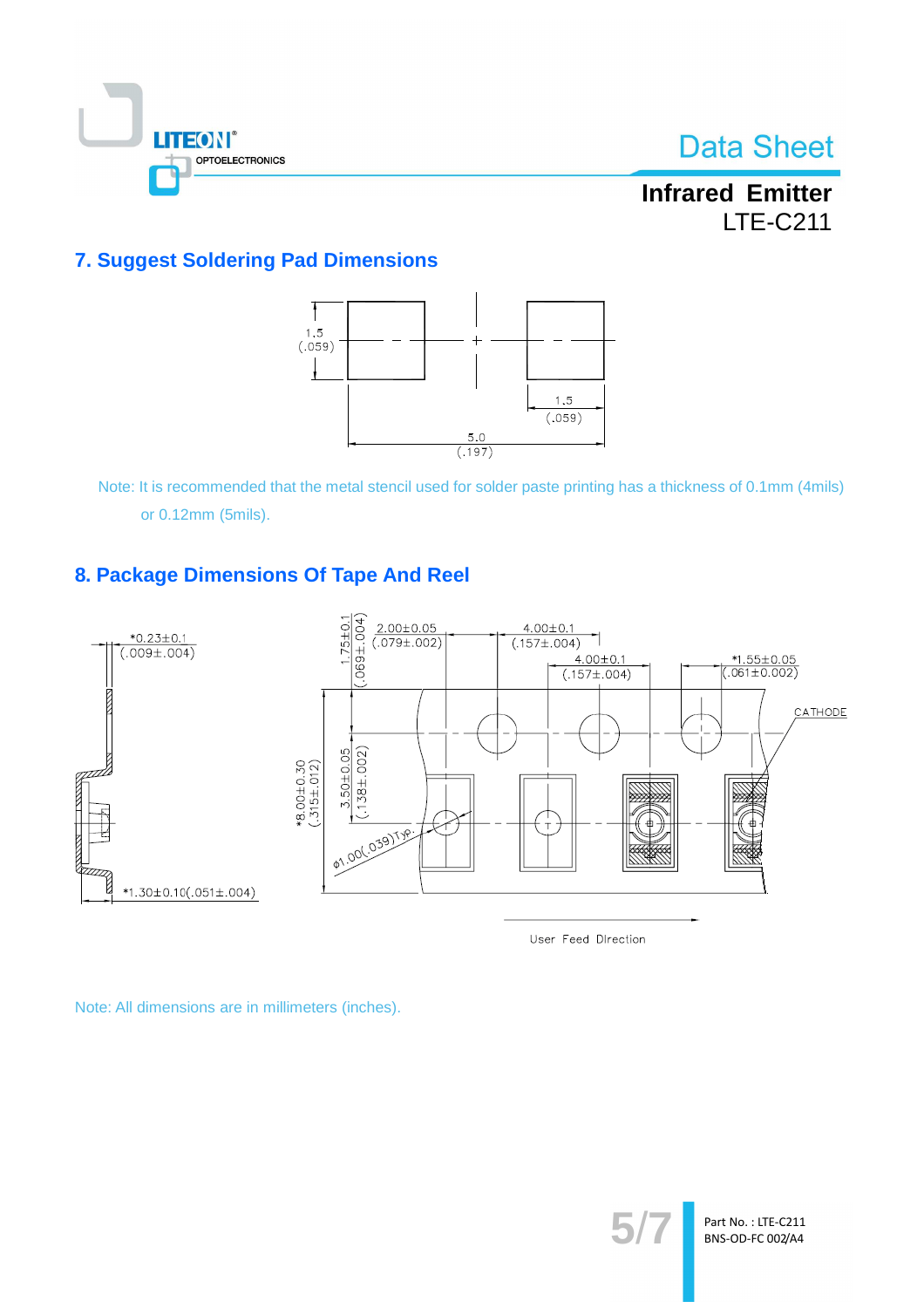



#### Note:

- 1. Empty component pockets sealed with top cover tape.
- 2.7 inch reel 3000 pieces per reel.
- 3. The maximum number of consecutive missing parts is two.
- 4. In accordance with ANSI/EIA 481-1-A-1994 specifications.

### **8. CAUTIONS**

#### **8.1. Application**

The LEDs described here are intended to be used for ordinary electronic equipment (such as office equipment, communication equipment and household applications). Consult Liteon's Sales in advance for information on applications in which exceptional reliability is required, particularly when the failure or malfunction of the LEDs may directly jeopardize life or health (such as in aviation, transportation, traffic control equipment, medical and life support systems and safety devices).

#### 8.2. Storage

- The package is sealed:
- The LEDs should be stored at 30°C or less and 90%RH or less. And the LEDs are limited to use within
- one year, while the LEDs is packed in moisture-proof package with the desiccants inside.
- The package is opened:
- The storage ambient for the LEDs should not exceed 30°C temperature or 60% relative humidity.
- It is recommended that LEDs out of their original packaging are IR-reflowed within one week hrs.
- For extended storage out of their original packaging, it is recommended that the LEDs be stored in a sealed container with appropriate desiccant, or in a desiccators with nitrogen ambient.
- LEDs stored out of their original packaging for more than one week hrs should be baked at about 60 deg C for at least 20 hours before solder assembly.

#### 8.3. Cleaning

Use alcohol-based cleaning solvents such as isopropyl alcohol to clean the LEDs if necessary.